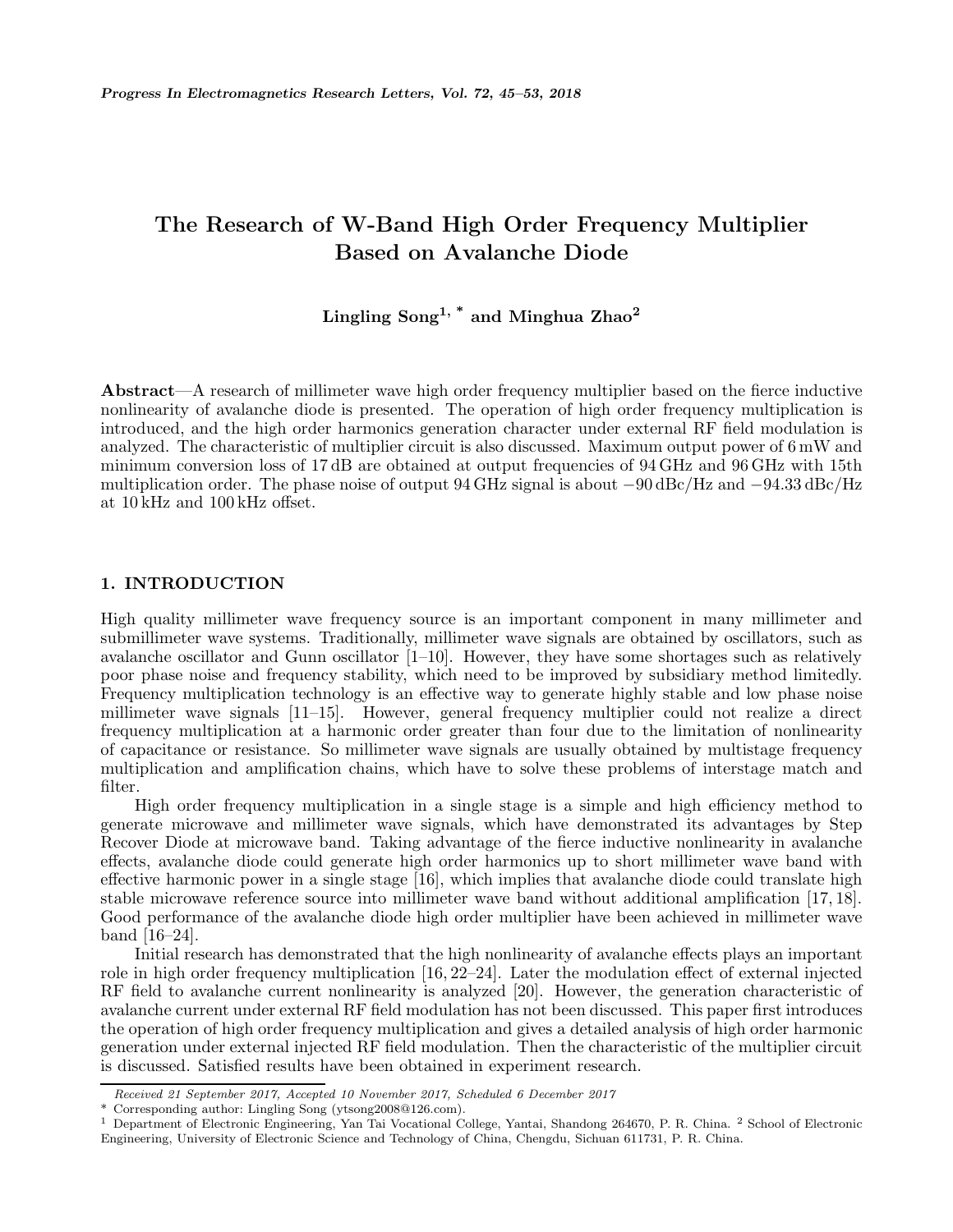#### **2. THE OPERATION OF HIGH ORDER FREQUENCY MULTIPLICATION**

The dynamic operating characteristic of avalanche diode can be best understood by dividing the active zone of the device into two parts: (1) the avalanche area, where the electric field is strong enough to cause carriers avalanche multiplication, and it behaves as a nonlinear inductor from the analysis of Read's equation [16, 25, 26]; (2) the drift area, where no carriers are generated, and carriers travel at their saturated velocities. In the avalanche breakdown process of avalanche area, carrier ionization rate is the sensitive nonlinear function of electric field. When external injected RF field reacts on avalanche diode, avalanche breakdown will take place once the total field intensity is larger than the breakdown intensity. During the periodic variation of external RF field, the carrier ionization rate is modulated by the variation of RF field. As a result, the waveform of avalanche current, which is generated from the avalanche multiplication of ionized carriers, is also modulated by external RF field for high order harmonic generation. The generation of avalanche current can be described by carrier continuity equations and current density equation as follows [29]:

$$
\frac{\partial n}{\partial t} = \frac{1}{q} \frac{\partial J_n}{\partial x} + \alpha_p p v_s + \alpha_n n v_s \tag{1}
$$

$$
\frac{\partial p}{\partial t} = -\frac{1}{q} \frac{\partial J_p}{\partial x} + \alpha_p p v_s + \alpha_n n v_s \tag{2}
$$

$$
J = J_n + J_p = qnv_s + qpv_s \tag{3}
$$

where  $J_n$  and  $J_p$  are the electron and hole current densities; n and p are the electron and hole densities;  $\alpha_n$  and  $\alpha_p$  are the electron and hole ionization rates;  $v_s$  is the saturation velocity; q is the electronic charge. The second and third terms on the right-hand side of Eqs. (1) and (2) correspond to the generation rate of the electron-hole pairs by avalanche multiplication. Since the electron-hole pairs are just generated in the very narrow avalanche area, these parameters, which are the function of space position x and time t, are considered as having no space variation in the avalanche area and just changing with the time t. Supposing that the electron and hole have equal ionization rates, adding Equations  $(1)$ and (2) to obtain a new equation and integrating the new equation over the extent of avalanche area, the relationship between avalanche current and ionization rate is obtained by considering the boundary condition of avalanche area [26]:

$$
\frac{\tau_a}{2}\frac{dI_a}{dt} = I_a \left( \int\limits_0^{l_a} \alpha(E) dx - 1 \right) + I_s \tag{4}
$$

where  $I_a$  is the avalanche current,  $I_s$  the thermally generated reverse saturation current,  $\alpha(E)$  the carrier ionization rate, and  $\tau_a$  and  $l_a$  are the transit time and length of avalanche area. In avalanche multiplication  $I_s$  is so small compared to  $I_a$  that it could be neglected [26–28]. Solving the differential equation of (4), the expression of  $I_a$  is derived:

$$
I_a = I_0 \exp\left\{ \int \frac{2}{\tau_a} \left[ \int_0^{l_a} \alpha(E) dx - 1 \right] dt \right\}
$$
 (5)

Equation (5) indicates that avalanche current  $I_a$  is the sensitive nonlinear function of ionization rate  $\alpha(E)$ , which is also the nonlinear function of the sum of static electric field and external injected RF field. The modulation effects of external RF field to avalanche current for high order harmonic generation can be analyzed by expanding  $\alpha(E)$  by Taylor series:

$$
\alpha(E) = \alpha(E_c) + \alpha'(E_c) E_t + \frac{\alpha''(E_c)}{2!} E_t^2 + \frac{\alpha'''(Ec)}{3!} E_t^3
$$
\n
$$
(6)
$$

where

$$
\alpha(E_c) = A \cdot \exp(-b/E_c)
$$
  

$$
E_t = E - E_c = E_{RF} \sin \omega t
$$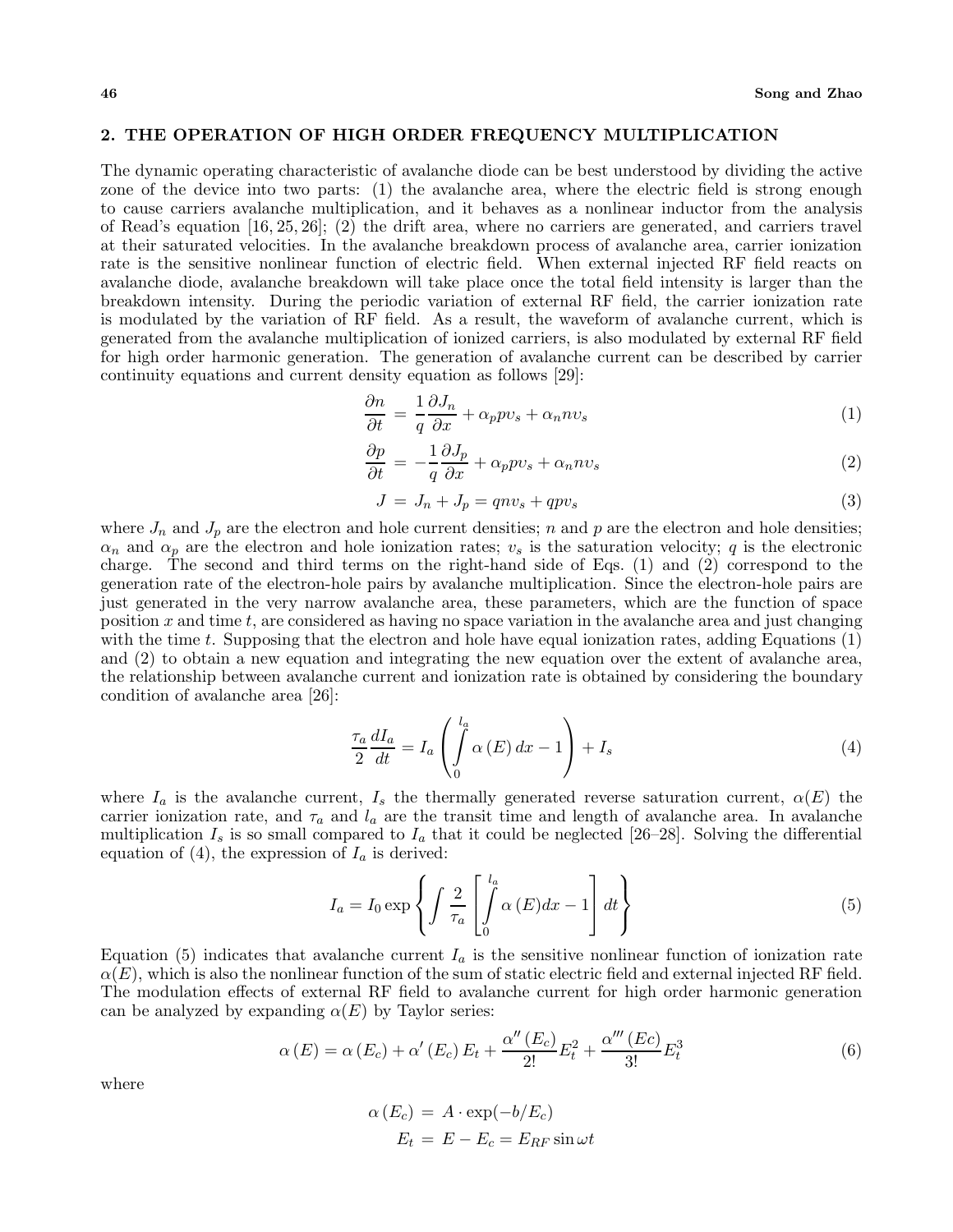#### **Progress In Electromagnetics Research Letters, Vol. 72, 2018 47**

Both A and b are the ionization rate constants, which are decided by semiconductor material and structure,  $E_c$  is the static electric field and  $E_t$  the external injected RF field. The third order term in Taylor series is retained for analyzing the modulation effects of external RF field to high order harmonic generation accurately. Substituting Eq. (6) into Eq. (5), the expression of  $I_a$  under RF field modulation is obtained:

$$
I_a = I_0 \exp\left\{\frac{2}{\tau_a} \left[ \alpha \left( E_c \right) \times l_a \times m \left( t \right) \right] - t \right\} \tag{7}
$$

where  $m(t)$  is defined as the RF modulation function, which is determined by waveform of external RF field and the expanded terms of Taylor series. The form is given as follows:

$$
m(t) = t - \frac{b \cdot E_{RF}}{E_c^2} \left[ 1 + \frac{E_{RF}^2}{6E_c^2} \left( \frac{b^2}{E_c^2} - \frac{6b}{E_c} + b \right) \right] \frac{\cos \omega t}{\omega}
$$

$$
+ \frac{b \cdot E_{RF}^2}{4E_c^3} \left( \frac{b}{E_c} - 2 \right) \left( t - \frac{\sin 2\omega t}{2\omega} \right)
$$

$$
+ \frac{b \cdot E_{RF}^3}{6E_c^4} \left( \frac{b^2}{E_c^2} - \frac{6b}{E_c} + 6 \right) \left( \frac{(\cos \omega t)^3}{3} \right)
$$
(8)

Thus the generation and waveform of avalanche current under the modulation of external RF field can be calculated according to Eqs. (7) and (8), depicted in Fig. 1.



**Figure 1.** Avalanche current generation under RF field modulation.

In Fig. 1, the quick rise of current peak and down to a few picoseconds indicates that avalanche current contains rich high order high frequency harmonics up to short millimeter wave band. The harmonics characteristic can be analyzed by a Fourier series expansion of avalanche current as:

$$
I_a = I_0 + \sum_n I_{an} \sin(n\omega t + \varphi_n)
$$
\n(9)

where  $I_0$  is the constant current,  $I_{an}$  the nth harmonic current amplitude, and  $\varphi_n$  the phase delay between harmonic frequency and input RF frequency. According to the analysis of [28, 30], the harmonic impedance  $Z_n$  of avalanche diode at frequency  $n\omega$  can be expressed:

$$
Z_n = R_n + jX_n
$$
  
=  $\frac{l_d^2}{v_d \varepsilon A} \left[ \frac{1}{1 - \frac{\omega_n^2}{\omega_a^2}} \right] \frac{1 - \cos(\omega_n \times \tau_d)}{\frac{(\omega_n \times \tau_d)^2}{2}} + j \frac{l_d}{\omega_n \varepsilon A} \left[ \left( \frac{\sin(\omega_n \times \tau_d)}{\omega_n \times \tau_d} - 1 \right) - \frac{\frac{\sin(\omega_n \times \tau_d)}{\omega_n \times \tau_d} + \frac{l_a}{l_d}}{1 - \frac{\omega_a^2}{\omega_n^2}} \right] (10)$ 

where  $R_n$  and  $X_n$  are the resistance and reactance at the nth harmonic frequency, and  $l_a$  and  $l_d$  are the length of avalanche area and drift area.  $v_d$  is the saturation drift velocity of carriers, A the diode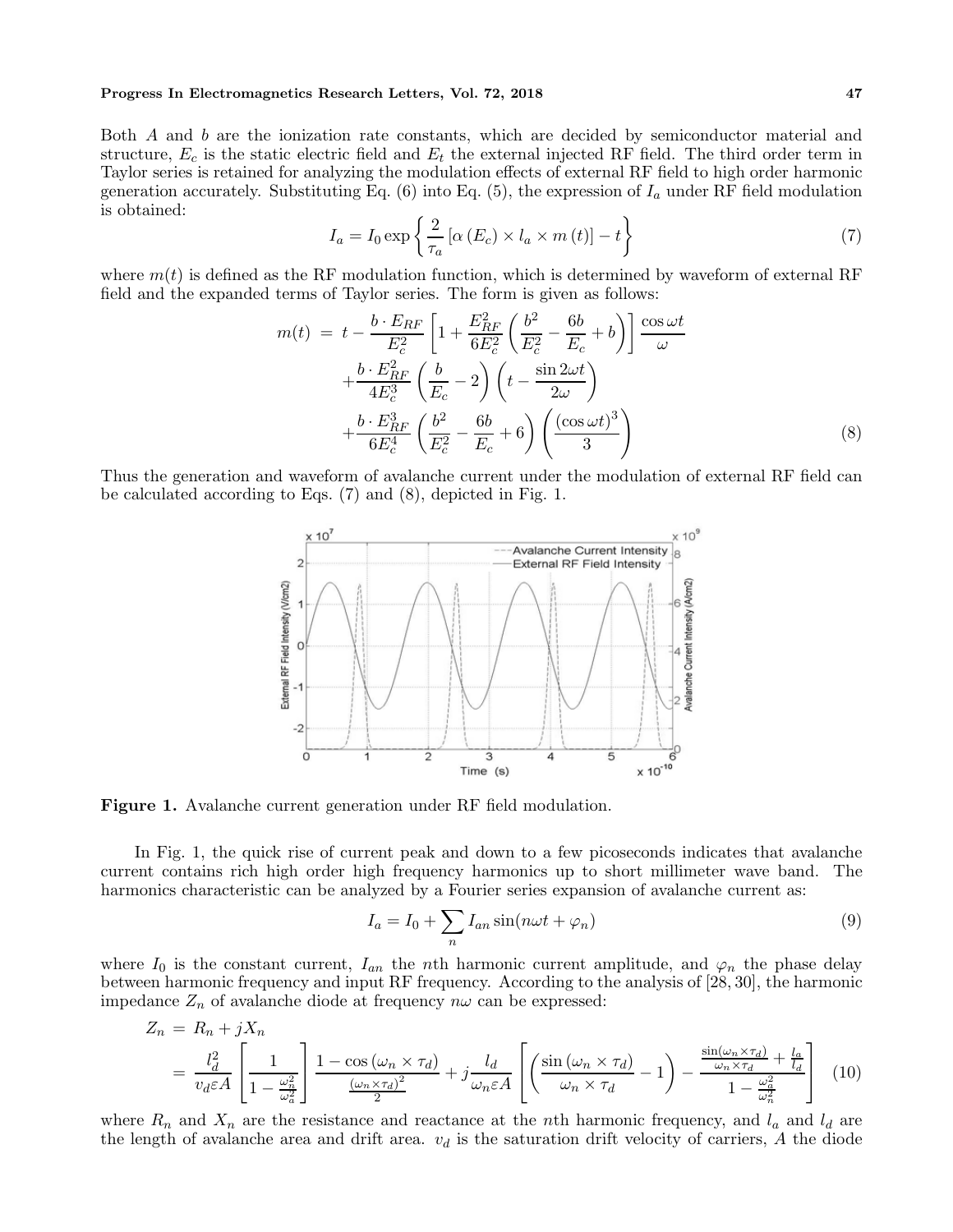cross-sectional area,  $\varepsilon$  the dielectric permittivity of semiconductor,  $\tau_d$  the transit time of drift area,  $\omega_a$ avalanche frequency, and  $\omega_n$  the harmonic frequency. So the generated high order harmonic power can be calculated according to Eqs. (9) and (10):

$$
P_n = I_{an}^2 \times \text{Re}(Z_n) \tag{11}
$$

#### **3. THE ANALYSIS OF MULTIPLIER CIRCUIT**

Considering the difference of operation frequency range between input and output signals, the avalanche diode high order frequency multiplier is designed and built with microstrip-waveguide circuit structure. The input matching, filtering and bias circuit are built on microstrip substrate with thickness of 0.508 mm, relative dielectric constant of 3.2 and connected to avalanche diode by gold tape. Avalanche diode is mounted in the center of multiplier cavity with a T-type tuning circuit of three stubs around it as shown in Fig. 2. The input RF signal is injected into avalanche diode mounted in the T-type tuning multiplier cavity through input microstrip circuit and excites the avalanche breakdown of the avalanche diode to generate the avalanche current, which contains rich high order harmonic frequency up to millimeter wave band as discussed in Section 2.



**Figure 2.** The circuit structure of avalanche diode high order frequency multiplier, (a) longitudinal section view, (b) cross section view.

In frequency multiplier cavity, the E-plane column tuning stub is assembled above avalanche diode exactly, and the inner structure is close to the cylinder resonant cavity since the inner cavity height is much smaller than the transverse dimension of cavity. In the operation of high order frequency multiplication mode, avalanche diode excited by external RF signal will generate electromagnetic field radiation at different harmonic frequencies in the multiplier cavity due to the generated avalanche current in the avalanche diode as discussed in Section 2, which can be expressed by the sum of the field of existed electromagnetic modes. Once one of the generated harmonic frequencies is close to the intrinsic resonant frequency of particular mode in multiplier cavity, the field intensity of this resonant mode at the harmonic frequency will increase largely. Thus the field distribution in multiplier cavity can be approximately expressed by the field character of this resonant mode at single mode operation [31].

In frequency multiplier cavity, the particular resonant mode, which can excite  $TE_{10}$  mode in output waveguide direction maximally, will be built by changing the structure dimension of multiplier cavity through tuning the position of three side stubs. Because the inner structure of frequency multiplier cavity approaches cylinder resonant cavity, the most effective mode to excite  $TE_{10}$  mode in output waveguide direction is the circular symmetry mode of  $TM<sub>010</sub>$  according to the analysis of [31]. Once the output frequency range is determined, a full-wave simulation tool (such as HFSS or CST) can be used to optimize the dimensions of multiplier cavity and tune the stubs to realize the desired  $TM<sub>010</sub>$  resonant mode at output frequency range in multiplier cavity for realizing the field transformation between multiplier cavity and output waveguide. The equivalent circuit model of the multiplier is shown in Fig. 3.

In frequency multiplier cavity, the diameter of the E-plane column tuning stub can be changed and tuned by replacing different column tuning stubs, and the two  $H$ -plane rectangular tuning stubs have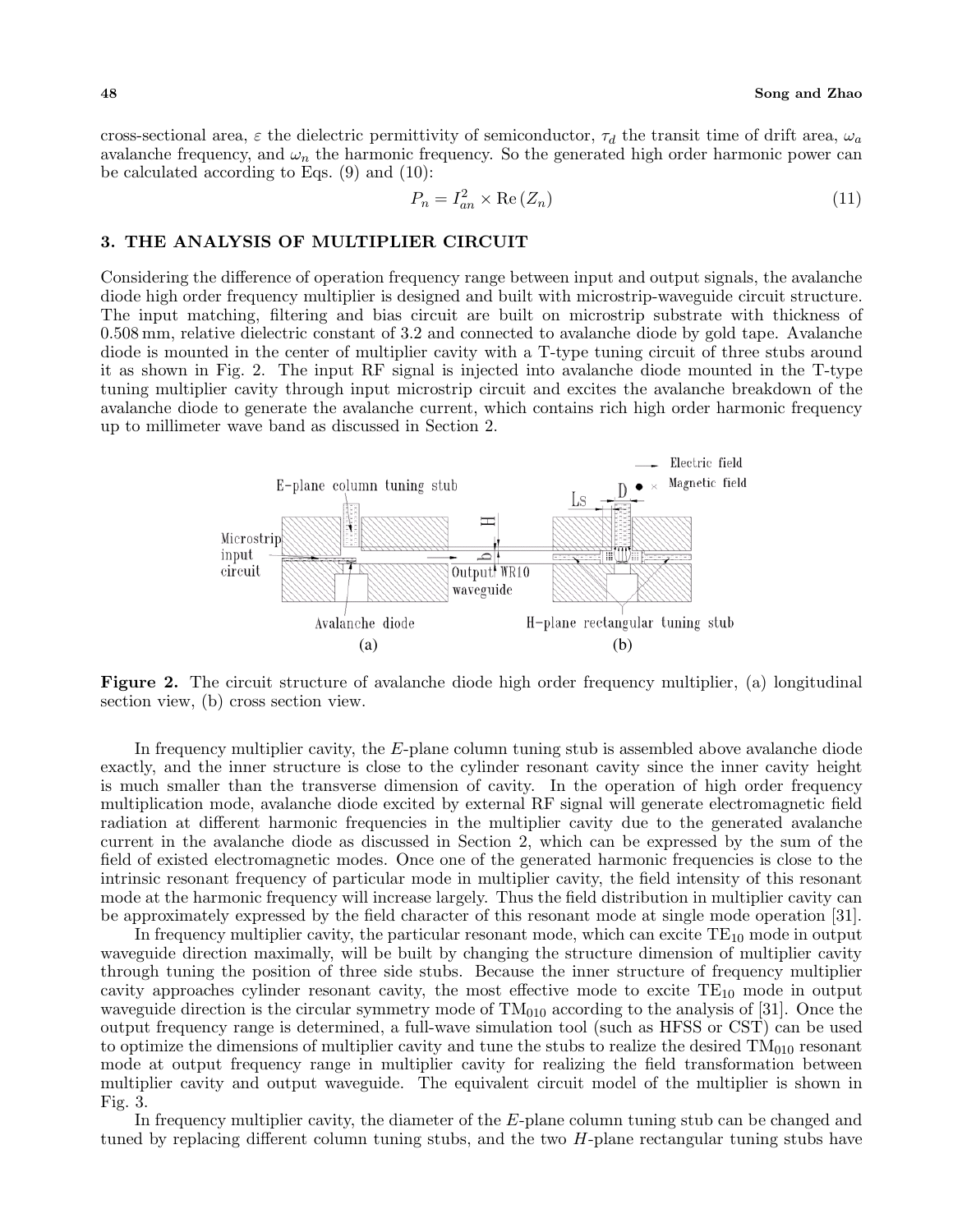

**Figure 3.** The simulation result of T-type tuning multiplier cavity.

**Table 1.** The optimized dimension parameters of multiplier cavity.

| <b>Broadside</b>     | Narrow side         | Diameter of          | The position      | The position         |
|----------------------|---------------------|----------------------|-------------------|----------------------|
| of $WR10$            | of WR <sub>10</sub> | column tuning        | of column         | of rectangular       |
| Waveguide $(a)$      | waveguide $(b)$     | stub $(D)$           | tuning stub $(H)$ | tuning stub $(Ls)$   |
| $2.54 \,\mathrm{mm}$ | $1.27 \,\rm{mm}$    | $2.44 \,\mathrm{mm}$ | 1.9 mm            | $0.05 \,\mathrm{mm}$ |

the fixed size of 2.54 mm *<sup>×</sup>* <sup>1</sup>.27 mm. After the optimization of the dimensions of multiplier cavity by the full-wave simulation tool of HFSS, the optimized dimension parameters of multiplier cavity can be obtained and are shown in Table 1.

According to the optimized dimension parameters of multiplier cavity, the transmission characteristic of the T-type tuning multiplier cavity at output frequency range can be simulated by calculating the S-parameters of multiplier cavity, which is shown in Fig. 3.

In Fig. 3, it is shown that at the output frequency around  $94.5 \text{ GHz}$ ,  $S_{21}$  is about  $-0.3 \text{ dB}$ , and  $S_{11}$ is about *−*15 dB, which illustrate that the generated high order harmonic frequency near 94.5 GHz of avalanche diode can have a good transmission characteristic based on the optimized frequency multiplier cavity. In addition, by tuning the position of column tuning stub  $(H)$  and the position of rectangular tuning stub  $(Ls)$ , the optimum output frequency of frequency multiplier cavity can be tuned and changed, which is very beneficial for avalanche diode high order frequency multiplier to operate at a broad output frequency range.

According to above analysis and simulation of the frequency multiplier circuit structure, the qualitative circuit model of avalanche diode high order frequency multiplier can be analyzed and is shown in Fig. 4.



**Figure 4.** The circuit model of avalanche diode high order multiplier.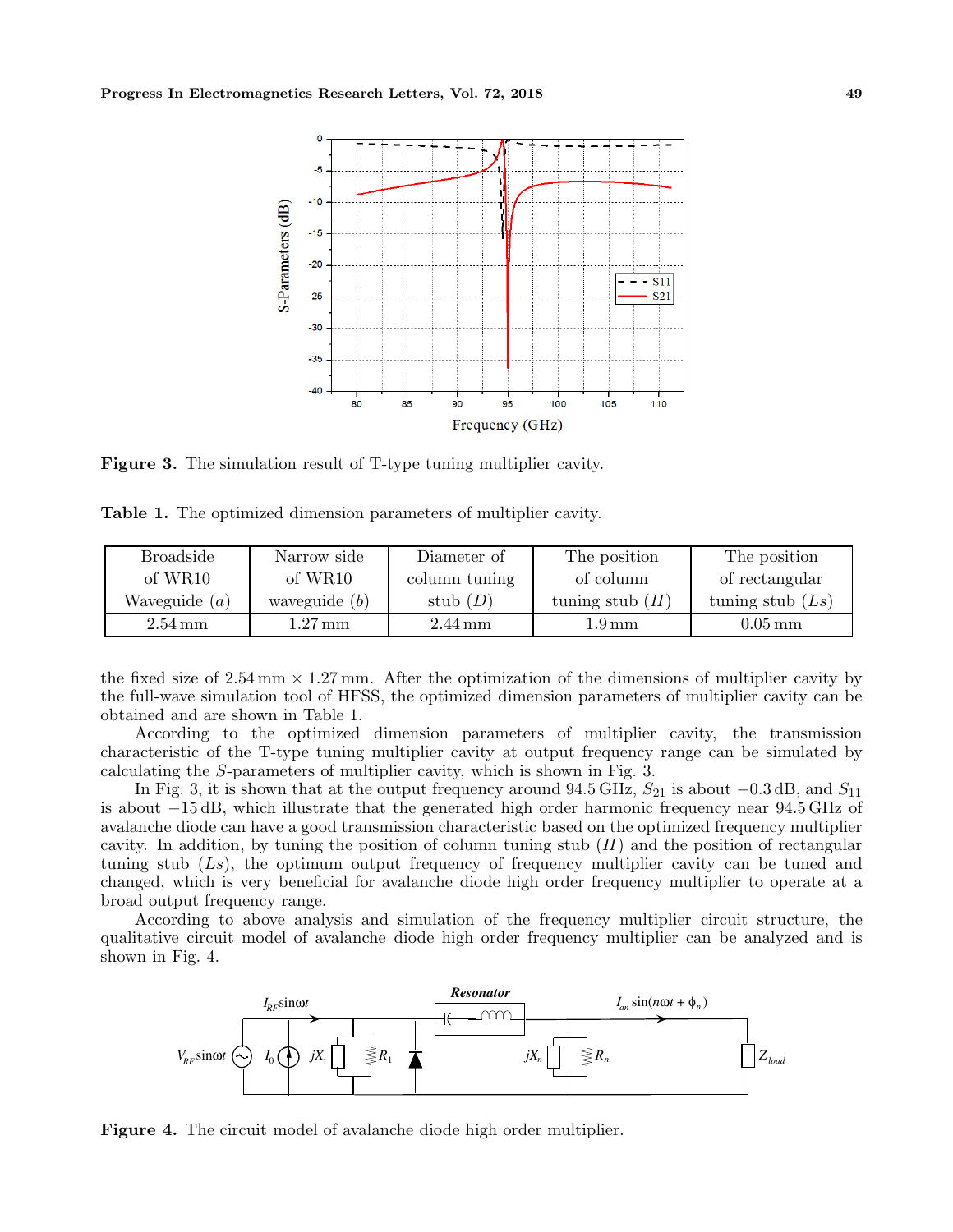As shown in the circuit model, the frequency multiplier cavity with a T-type resonant tuning circuit can be equal to a series resonator. In the resonator, the output nth harmonic frequency will build stable electromagnetic field distribution by resonating in the T-type tuning multiplier cavity and radiate to output waveguide direction effectively.

In the circuit model, the input and output signals are operated at different frequency bands. Because the input RF signal is operated at microwave band, the input microstrip circuit is matched to the avalanche diode with resistance of  $R_1$  and reactance of  $X_1$  at input frequency range. In addition, the output high order harmonic signal of avalanche diode is operated at millimeter wave band, and the output waveguide circuit is matched to the avalanche diode by the T-type tuning multiplier cavity with resistance of  $R_n$  and reactance of  $X_n$  at output frequency range. The impedance match between avalanche diode and output waveguide has been achieved by the transformation of electromagnetic field between the T-type tuning multiplier cavity and output waveguide.

An actual circuit photograph of the avalanche diode high order multiplier is shown in Fig. 5.



**Figure 5.** A photograph of avalanche diode high order frequency multiplier.



**Figure 6.** The measured phase noise of output 94 GHz signal, (a) the phase noise at 10 kHz offset, (b) the phase noise at 100 kHz offset.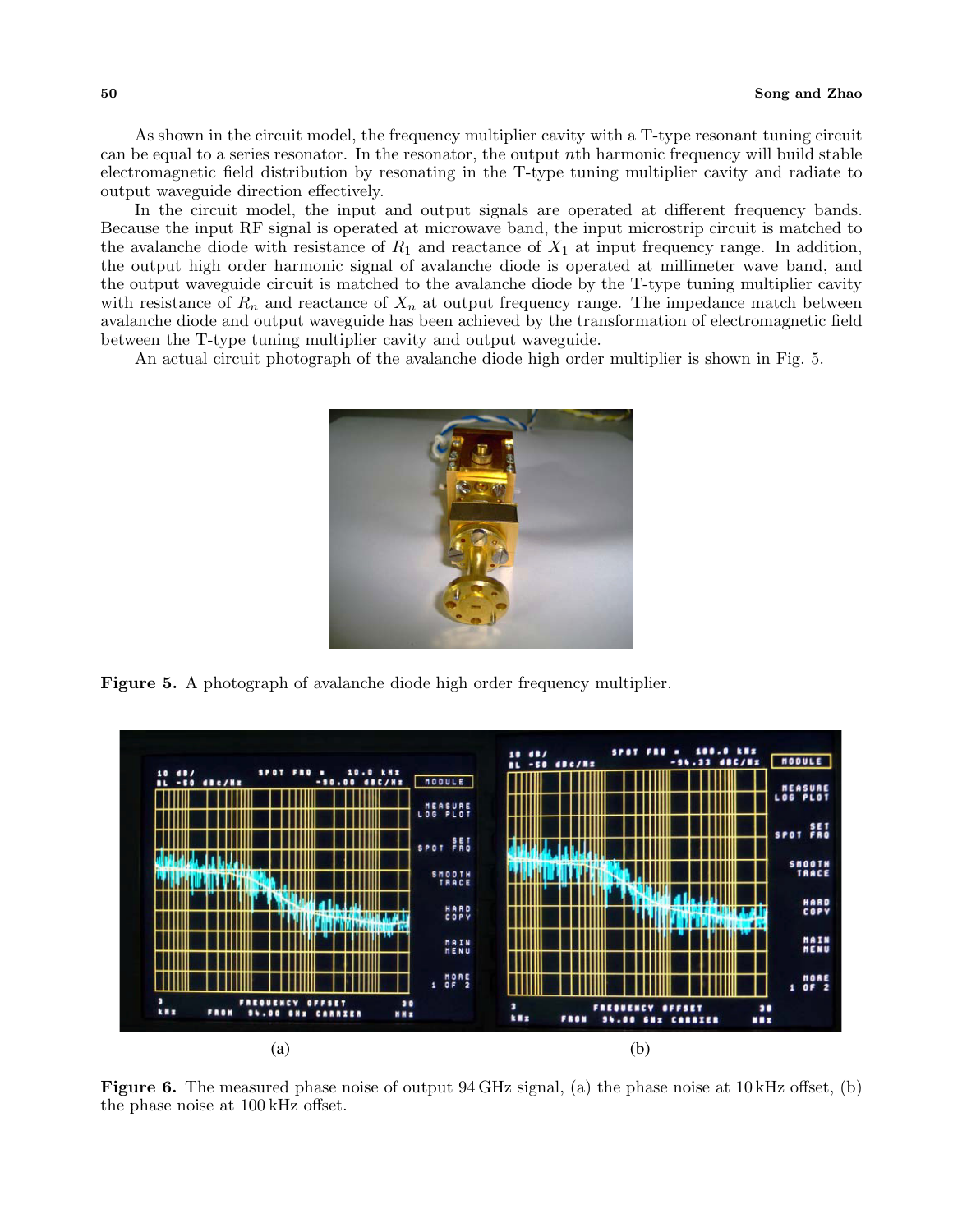#### **4. EXPERIMENT RESEARCH**

The silicon avalanche diode used in high order multiplier has  $p^+ - n - n^+$  single drift diode structure with high punch through factor operating at  $7-8$  V and  $50-100$  mA. In experiment research, it is found that the optimum operating point with maximum output power is about at input frequency of 6.27 GHz with 90 mA bias current, and the optimum operating point with minimum conversion loss is about at input frequency of 6.4 GHz with 60 mA bias current. The maximum output power is about 6 mW with 21.8 dB conversion loss at output frequency of 94 GHz with 15th multiplication order operating at 7.8 V and 90 mA. And output power of about  $2.5 \text{ mW}$  with minimum 17 dB conversion loss is obtained at output frequency of 96 GHz with 15th multiplication order operating at 7.1 V and 60 mA. Changing the input frequency from 6.25 GHz to 6.42 GHz, effective output power above 1 mW from 93.75 GHz to 96.3 GHz is obtained with 15th multiplication order by careful circuit tuning and tuning the bias current from 60 mA to 90 mA.

The phase noise of output 94 GHz signal with 15th multiplication order is about *−*90 dBc/Hz and *<sup>−</sup>*94.33 dBc/Hz at 10 kHz and 100 kHz offset while the phase noise of input 6.27 GHz reference signal is about *<sup>−</sup>*113.33 dBc/Hz and *<sup>−</sup>*118.5 dBc/Hz at 10 kHz and 100 kHz offset, which are similar to the research of [32]. The number of phase deteriorations is very close to the theoretically predicted value,  $20 \log 15 = 23.52$ . The measured phase noise is shown in Fig. 6.

#### **5. CONCLUSION**

A W-band avalanche diode high order frequency multiplier based on the fierce inductive nonlinearity of avalanche effect is presented. Theory analysis of the operation of high order multiplication and the harmonic generation characteristic under external RF field modulation according to the physical property of avalanche diode indicate the capability of generating high order high frequency harmonics up to short millimeter wave band. Good experiment results have demonstrated it and indicated that the avalanche diode high order multiplier is very suitable for high quality millimeter wave frequency synthesizer, radar and communication systems.

#### **ACKNOWLEDGMENT**

The authors wish to thank Xiao Wang of the Electronic Device Institution in Nangjing, Jiangsu, China for meaningful discussion and supplying the device. And this work is supported by the National Natural Science Foundation of China under Grant 60671034.

#### **REFERENCES**

- 1. Vahdati, H. and A. Abdipour, "Nonlinear stability analysis of an oscillator with distributed element resonator," *Progress In Electromagnetics Research*, Vol. 80, 241–252, 2008.
- 2. Vahdati, H. and A. Abdipour, "Nonlinear stability analysis of microwave oscillators using the periodic averaging method," *Progress In Electromagnetics Research*, Vol. 79, 179–193, 2008.
- 3. Shi, Z.-G., S. Qiao, and K. S. Chen, "Ambiguity functions of direct chaotic radar employing microwave chaotic colpitts oscillator," *Progress In Electromagnetics Research*, Vol. 77, 1–14, 2007.
- 4. Mokari, H. and P. Derakhshan-Barjoei, "Numerical analysis of homojunction gallium arsenide avalanche," *Progress In Electromagnetics Research B*, Vol. 7, 159–172, 2008.
- 5. Seyedi, M. H., "Numerical analysis of homojunction avalanche photodiodes (APDs)," *Progress In Electromagnetics Research C*, Vol. 3, 45–56, 2008.
- 6. Akbarzade, M., D. D. Ganji, and M. H. Pashaei, "Analysis of nonlinear oscillators with U force by He's energy balance method," *Progress In Electromagnetics Research C*, Vol. 3, 57–66, 2008.
- 7. Zhang, H., J. Wang, and C. Tong, "Progress in theoretical design and numerical simulation of high power terahertz backward wave oscillator," *PIERS Online*, Vol. 4, No. 3, 311–315, 2008.
- 8. Lin, M.-C. and P.-S. Lu, "An injection-locked millimeter wave oscillator based on field-emission cathodes," *PIERS Online*, Vol. 4, No. 3, 371–375, 2008.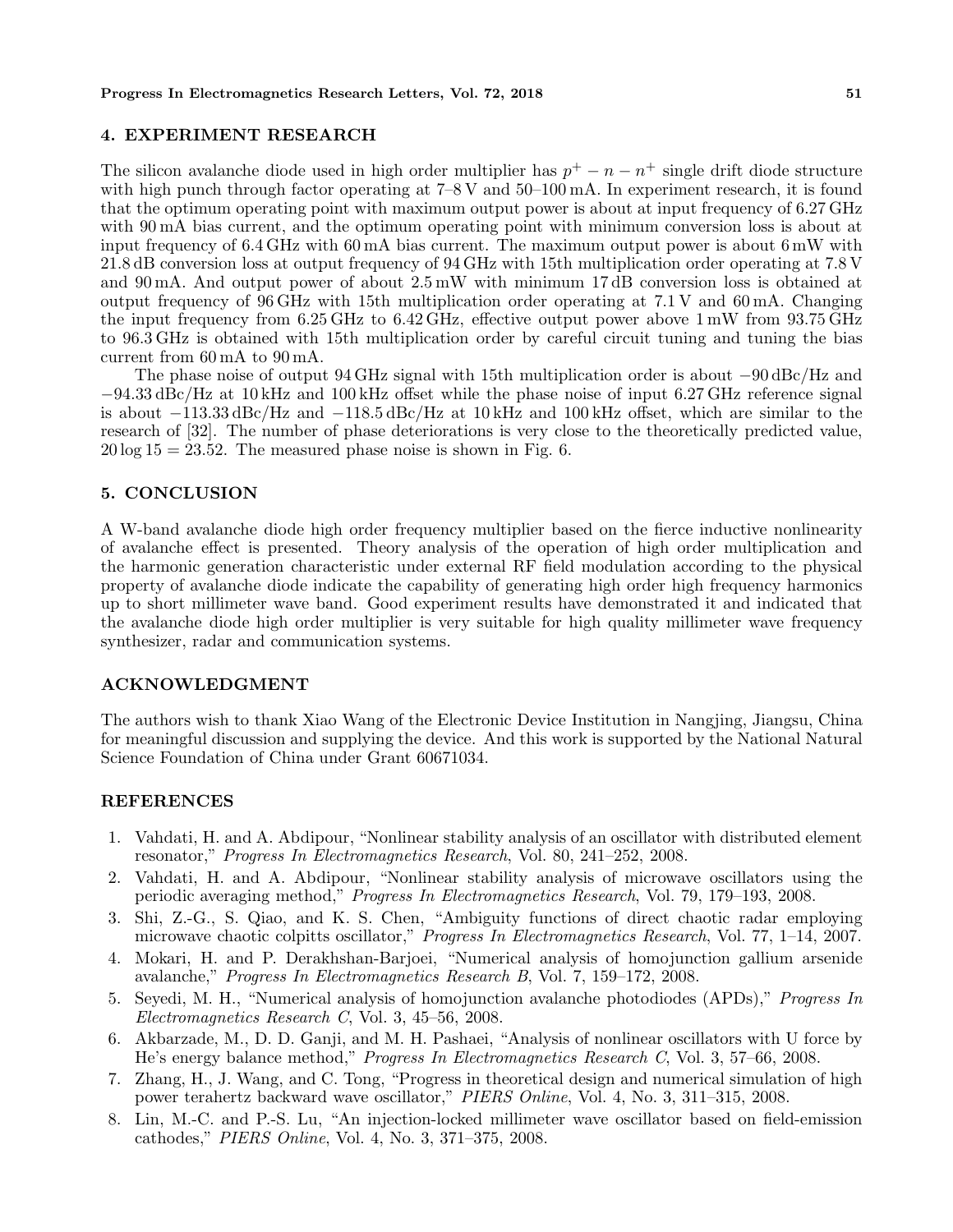- 9. Peidaee, P. and A. Baghai-Wadji, "On the calculation of polynomially perturbed harmonic oscillators," *PIERS Online*, Vol. 3, No. 4, 485–489, 2007.
- 10. Lin, M.-C. and P. S. Lu, "Interaction mechanism of a field emission based THz oscillator," *PIERS Online*, Vol. 3, No. 7, 1011–1015, 2007.
- 11. Chen, Z. and J. Xu, "Design and characterization of a W-band power-combined frequency tripler for high-power and broadband operation," *Progress In Electromagnetics Research*, Vol. 134, 133–150, 2013.
- 12. Siles, J. V., C. Lee, R. Lin, et al., "A high-power 105–120 GHz broadband on-chip power-combined frequency tripler," *Microwave and Wireless Components Letters*, Vol. 25, No. 3, 157–159, IEEE, 2015.
- 13. Bao, M., R. Kozhuharov, and H. Zirath, "A high power-efficiency D-band frequency tripler MMIC with gain up to 7 dB," *Microwave and Wireless Components Letters*, Vol. 24, No. 2, 123–125, IEEE, 2014.
- 14. Kim, S. K., C. Choi, C. Cui, et al., "A W-band signal generation using N-push frequency multipliers for low phase noise," *Microwave and Wireless Components Letters*, Vol. 24, No. 10, 710–712, IEEE, 2014.
- 15. Siles, J. V., C. Lee, R. Lin, et al., "A high-power 105–120 GHz broadband on-chip power-combined frequency tripler," *IEEE Microwave and Wireless Components Letters*, Vol. 25, No. 3, 157–159, 2015.
- 16. Rolland, P. A., J. L. Vaterkowski, E. Constant, and G. Salmer, "New modes of operation for avalanche diodes: Frequency multiplication and upconversion," *IEEE Trans. Microwave Theory Tech.*, Vol. 24, 768–775, 1976.
- 17. Ermak, G. P. and A. V. Varavin, "2-mm wave vector network analyzer upon high-order IMPATT multipliers," *International Journal of Infrared and Millimeter Waves*, Vol. 27, 681–686, 2006.
- 18. Ermak, G. P., A. V. Varavin, and E. A. Alekseev, "Phase locking of 2-mm wave sources upon high-order IMPATT multipliers," *International Journal of Infrared and Millimeter Waves*, Vol. 24, 1609–1615, 2003.
- 19. Huang, J., T. Gan, and Y. Zou, "A novel W-band fully coherent solid-state radar transceiver,", *2001 CIE International Conference on Proceedings Radar*, 907–911, 2001.
- 20. Zhao, M., Y. Fan, and Y. Zhang, "The W-band high order avalanche diode frequency multipliers," *International Journal of Infrared and Millimeter Waves*, Vol. 28, 663–669, 2007.
- 21. Rolland, P. A., G. Salmer, A. Derycke, and J. Michel, "Very-high-rank avalanche diode frequency multiplier," *Proceedings of the IEEE*, Vol. 61, 1757–1758, 1973.
- 22. Rolland, P. A., E. Constant, A. Derycke, and J. Michel, "Multiplication de frequence par diode a avalanche en ondes millimetriques," *Acts Electronics*, Vol. 17, 213–228, 1974.
- 23. Kramer, B. M., A. C. Derycke, A. Farrayre, and C. F. Masse, "High-efficiency frequency multiplication with GaAs avalanche diodes," *IEEE Trans. Microwave Theory Tech.*, Vol. 24, 861– 863, 1976.
- 24. Venger, A. Z., A. N. Ermak, and A. M. Yakimenko, "Frequency multiplier based on an avalancheand-transit diode," *Instruments and Experimental Techniques*, Vol. 23, 691–692, 1980.
- 25. Haddad, G. I., P. T. Greiling, and W. E. Schroeder, "Basic principles and properties of avalanche transit-time devices," *IEEE Trans. Microwave Theory Tech.*, Vol. 18, 752–772, 1970.
- 26. Read, W. T., "A proposed high frequency negative resistance diode," *Bell System Tech. Journal*, Vol. 37, 400–446, 1958.
- 27. Constant, E., E. Allamando, and A. Semichon, "Transit-time operation of an avalanche diode driven by a subharmonic signal and its application to frequency multiplication," *Proceeding of the IEEE*, Vol. 58, 483–484, 1970.
- 28. Gilden, M. and M. E. Hines, "Electronic tuning effects in the read microwave avalanche diode," *IEEE Transactions on Electron Devices*, Vol. 13, 169–175, 1966.
- 29. Sze, S. M., *Physics of Semiconductor Devices*, 3rd edition, Wiley, New York, 2006.